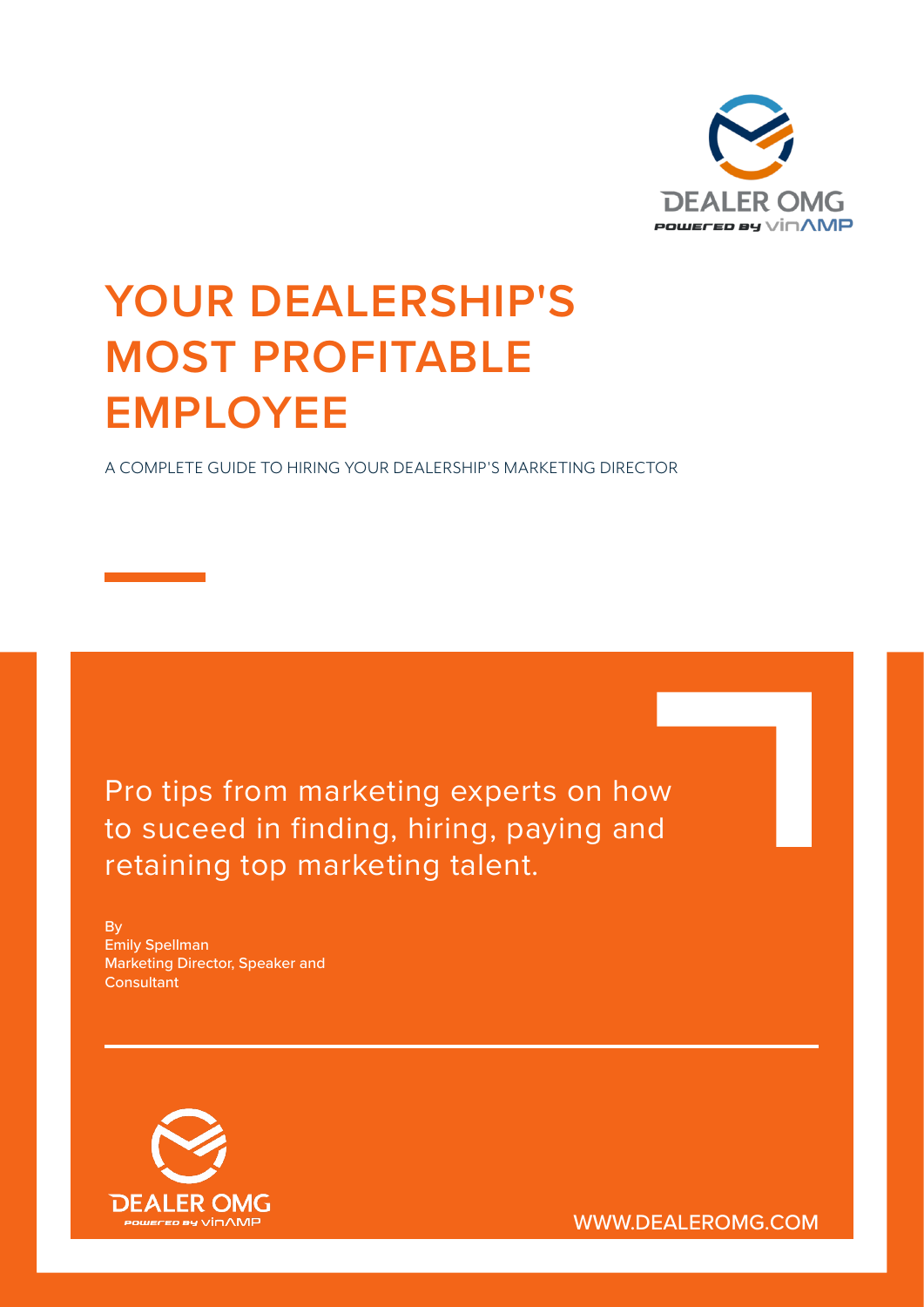#### Overview

## **THE AUTOMOTIVE MARKETING DIRECTOR**



Having an experienced marketing director on your team is no longer a luxury. It's essential.

But where to begin?

Hiring a marketing director for your dealership can seem complicated, especially if it's your first time. Marketing is a broad term with limitless levels of capabilities and complexities. It's easy to feel like you're guessing when it comes to selecting the right candidate. But if you follow this guide, you'll ensure that you hire someone who can do the job well and make your dealership grow in the process.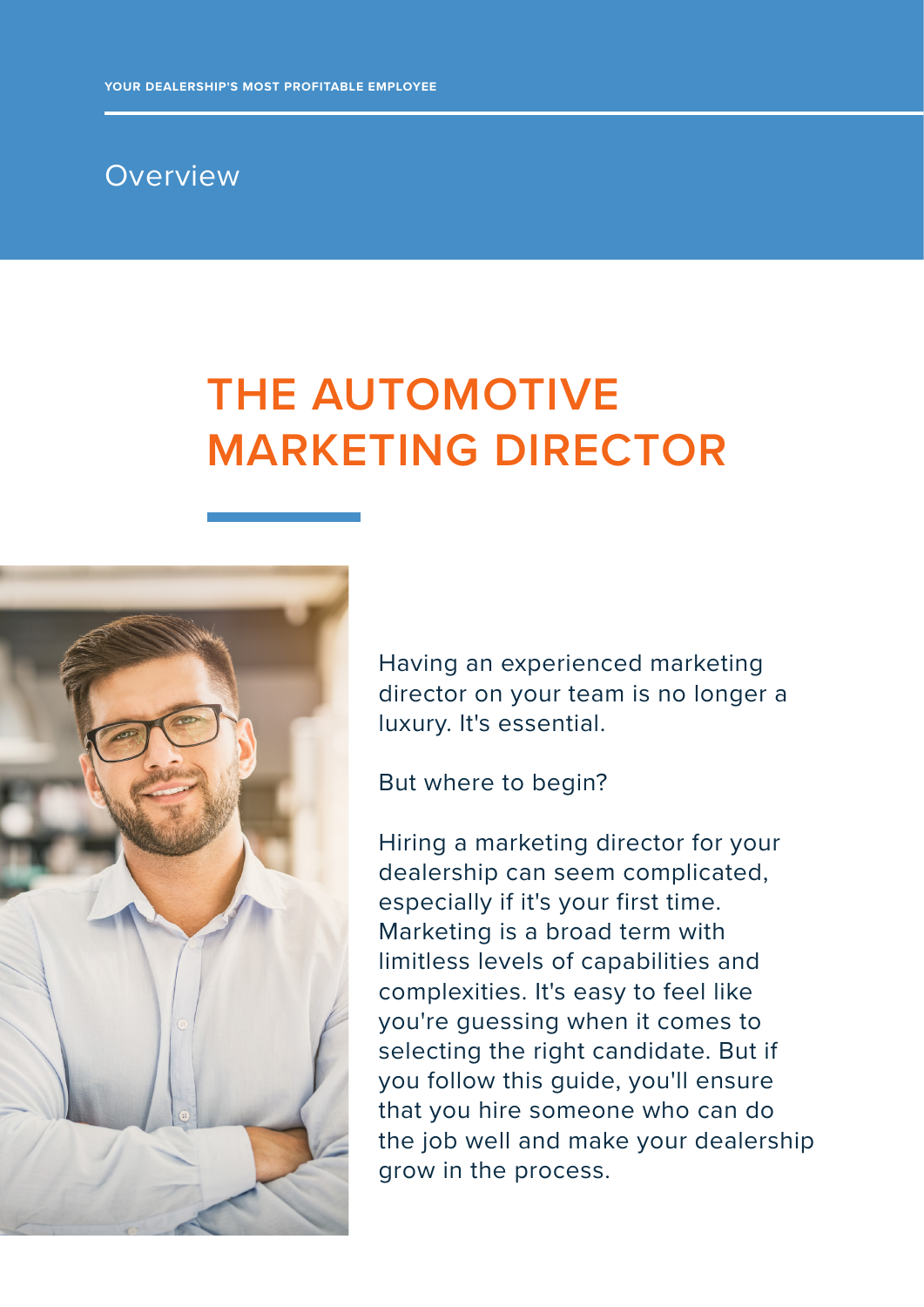#### Overview

### **WHAT TO LOOK FOR**

Good marketing directors have solid instincts, strong visual skills, a love of analytics, and a feel for your dealership's image. However, the best candidates can simultaneously focus on the big picture and the small picture. This person is constantly looking at things through fresh eyes, evaluating and critiquing what they see in terms of how it might impact the overall goals. The best marketing directors are masters at project management and networking.

Like any critical hire, you should meet with a few potential candidates before making a decision—and don't be afraid to ask questions about their vision for your dealership; you want someone who shares your goals and will work hard to achieve them.

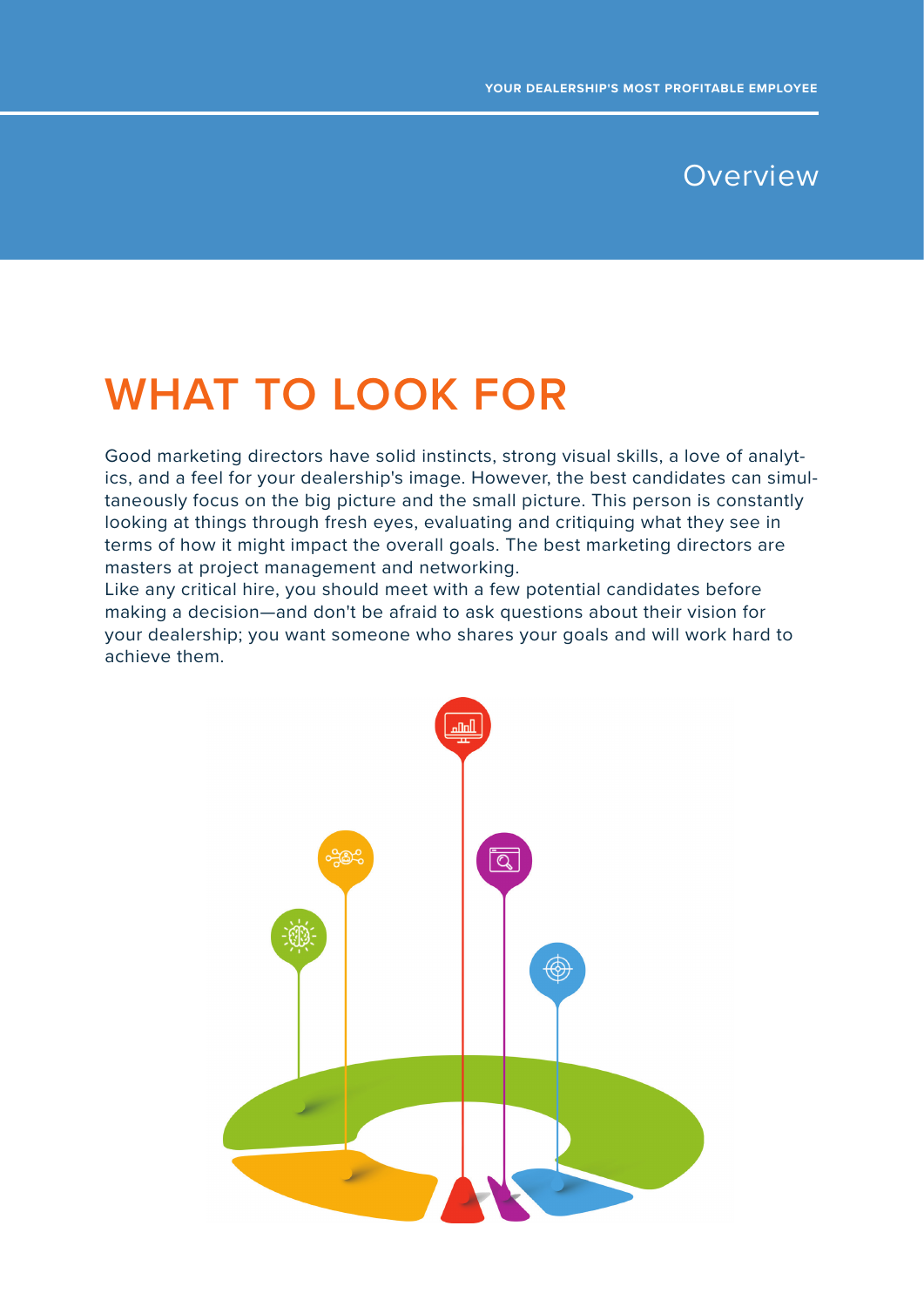### DEFINING THE ROLE

# **RESPONSIBILITIES**

Defining the role and creating a job description might be one of the most challenging tasks as you begin your search, but it is also crucial. Sit and consider what you need a marketing director to do. Do they need to manage vendor services? Create content? Artwork? CRM Management? It is essential to know what you need as a dealership.

### **SAMPLE RESPONSIBILITIES**

- Proactively structure short and long-term dealership goals with the GM, Principal, and Service Manager
- Orchestrate goal congruence between vendors and the dealership ensuring messaging to customers is consistent
- Spearhead the long-term intelligent and consistent marketing strategies while catering to the month-to-month nature of the dealership. This person isn't solely focused on today's leads and calls but are also tracking website traffic, branding, and higher funnel engagements that will result in tomorrow's sales
- Evaluate marketing vendors/offerings, scheduling demos, and in-store presentations, with participation from the dealer's cross-section of departments
- Identify, measure, and report on key performance indicators (KPIs) that can be compared to previously established objectives
- Coordinate internal and vendor meetings to evaluate and re-evaluate objectives and performance
- Ensure that the dealership and its stakeholders own the data (pixels, domain verifications, customer list, social channels, etc)
- Maintain trusted access to all online platforms to provide access AND remove access for appropriate vendors and employees (CRM, DMS, Social Media admin, Google Analytics, inventory feeds, etc)
- Test new products and services with short-term objectives to measure impact and cancel if underperforms and scale if it delivers
- Mine the hell out of the dealer's data (CRM data and website data )to help every department
- Not responsible for BDC or IT support for the store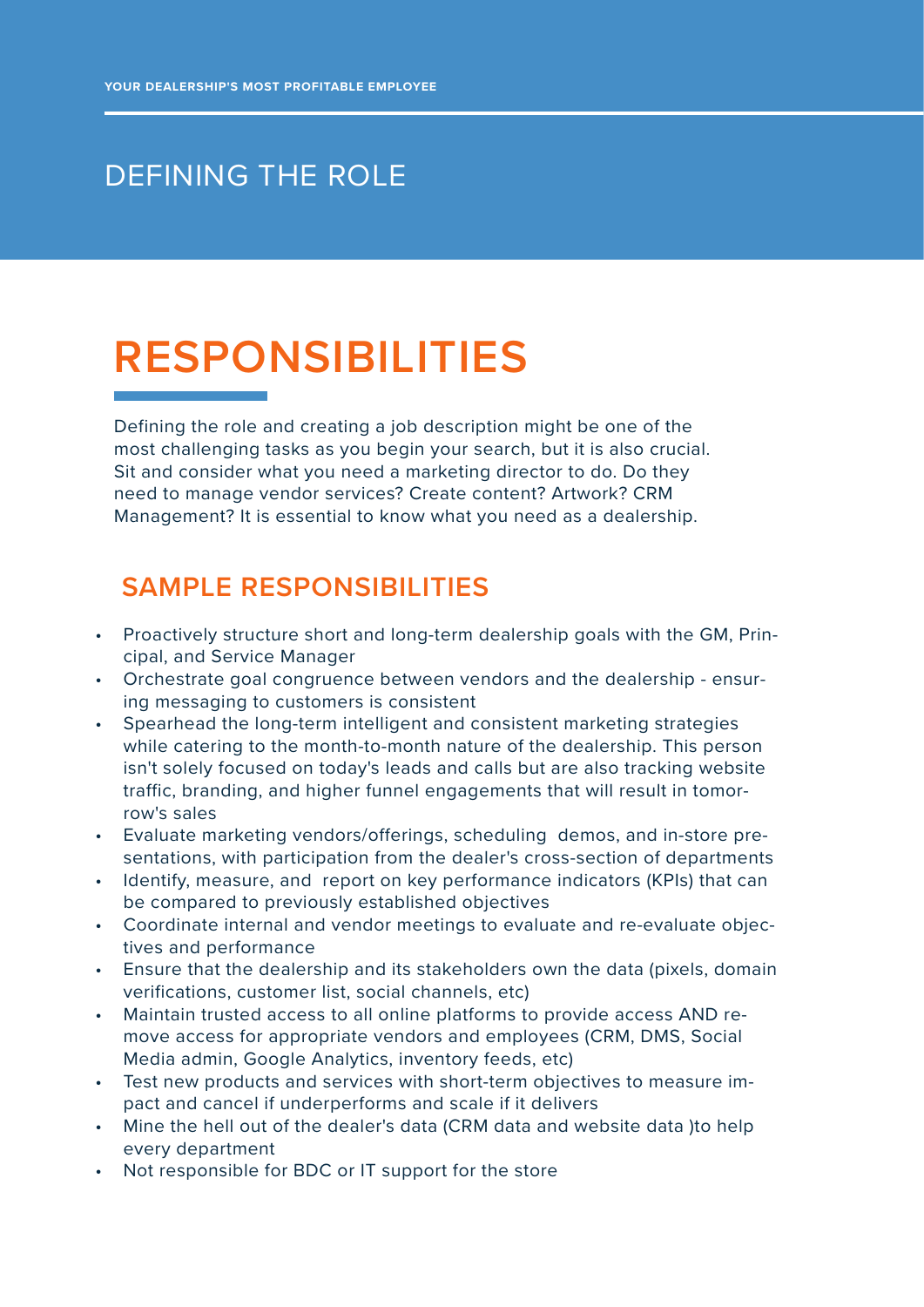

# **QUALIFICATIONS**

To find the best talent out there, you'll need to look beyond typical qualifications. Marketing is more of an art than a skill. Yes, we can learn Google analytics and photoshop basics but technical knowledge doesn't always equal talent. The marketer you want will be both skillful and talented.

### **SAMPLE QUALIFICATIONS**

- Automotive experience is not required (would be nice) the staff can provide a crash-course on the profit centers
- 5+ years of digital marketing experience
- Project Managment skills
- A proven track record of success
- A portfolio of work (case studies, ad designs, copywriting, etc)
- Advanced Google Analytics Certification
- Knowledge of paid advertising, and media buying
- Content creation and copy-writing ability
- Basic HTML skills, keeping the website updates in-house and clean

#### **SAMPLE SKILLS**

- Strong enough personality to say "no" and manage in all directions
- A strategic mindset
- Curiosity and love of learning
- Killer data and analytics skills
- Finance and budget savvy with negotiation prowess
- Ability to create memorable prospect and customer experiences / journeys
- Creative problem-solving and can filter out the BS
- Thinks quickly and handles ambiguity without imploding
- Adobe Creative Suite
- Google Analytics
- Email Marketing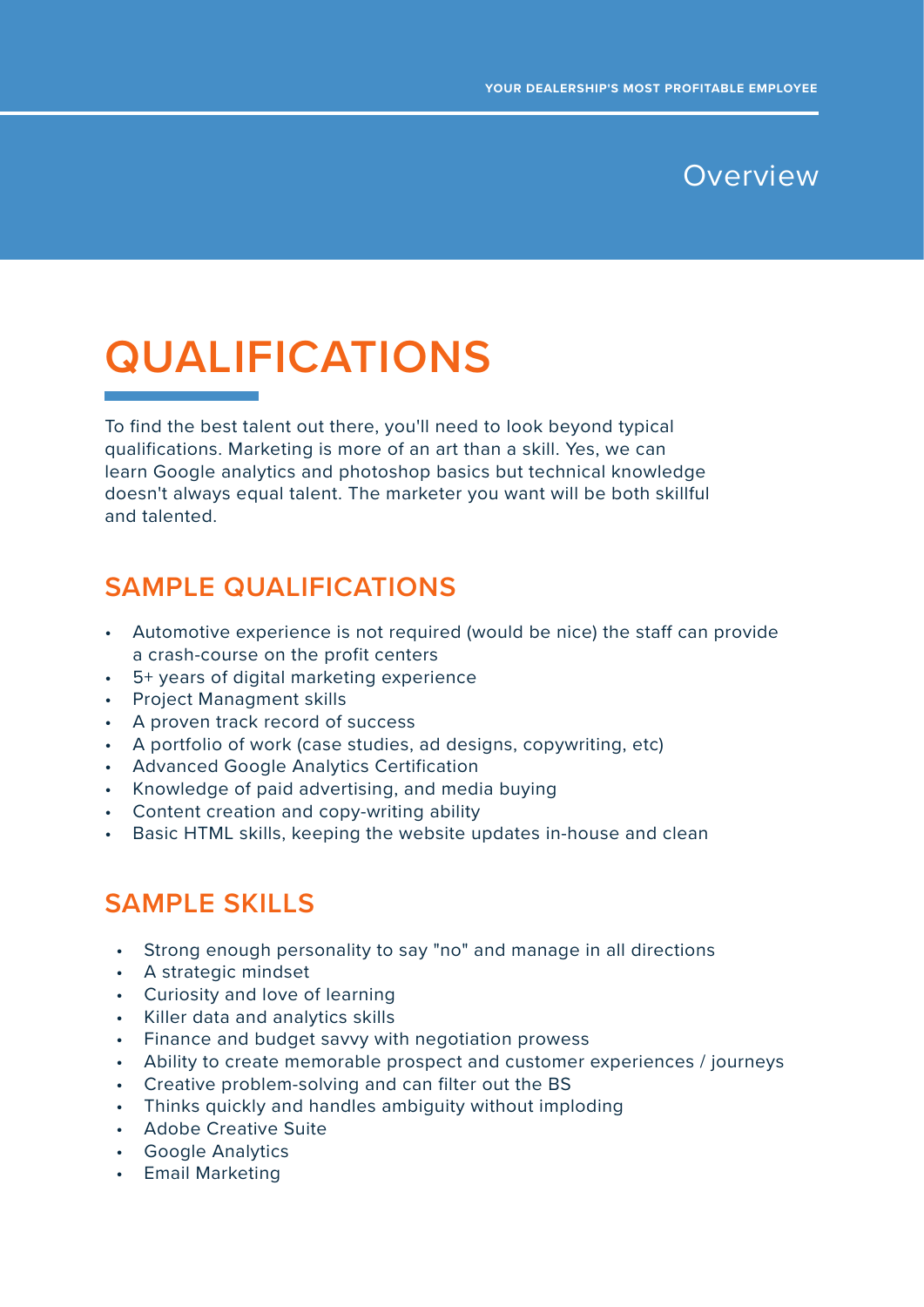### ATTRACTING TALENT

## **ATTRACTING TALENT**

The competition for top marketing talent is fiercer than ever, and many marketers aren't aware of the opportunities in the automotive industry. So it's imperative that you make your role competitive with others to access the world-class marketers your dealership needs.

#### **BENEFITS**

Marketers are used to working in environments that come with lots of perks. There are things such as remote work, unlimited vacation policies, flexible schedules, professional development funds, snacks, bean bag chairs, meals, etc. Dealerships sometimes find it hard to compete with these things, which keeps some of the best marketing talent from joining the automotive sector. One of the best things you can do is explore the perks and benefits that similar job postings to yours offer, even if they are not in automotive. Then think about how your dealership can move towards that to be competitive. For examplemaybe an unlimited vacation policy is too much of a reach for you, but perhaps you could offer three weeks a year and a hybrid work model.

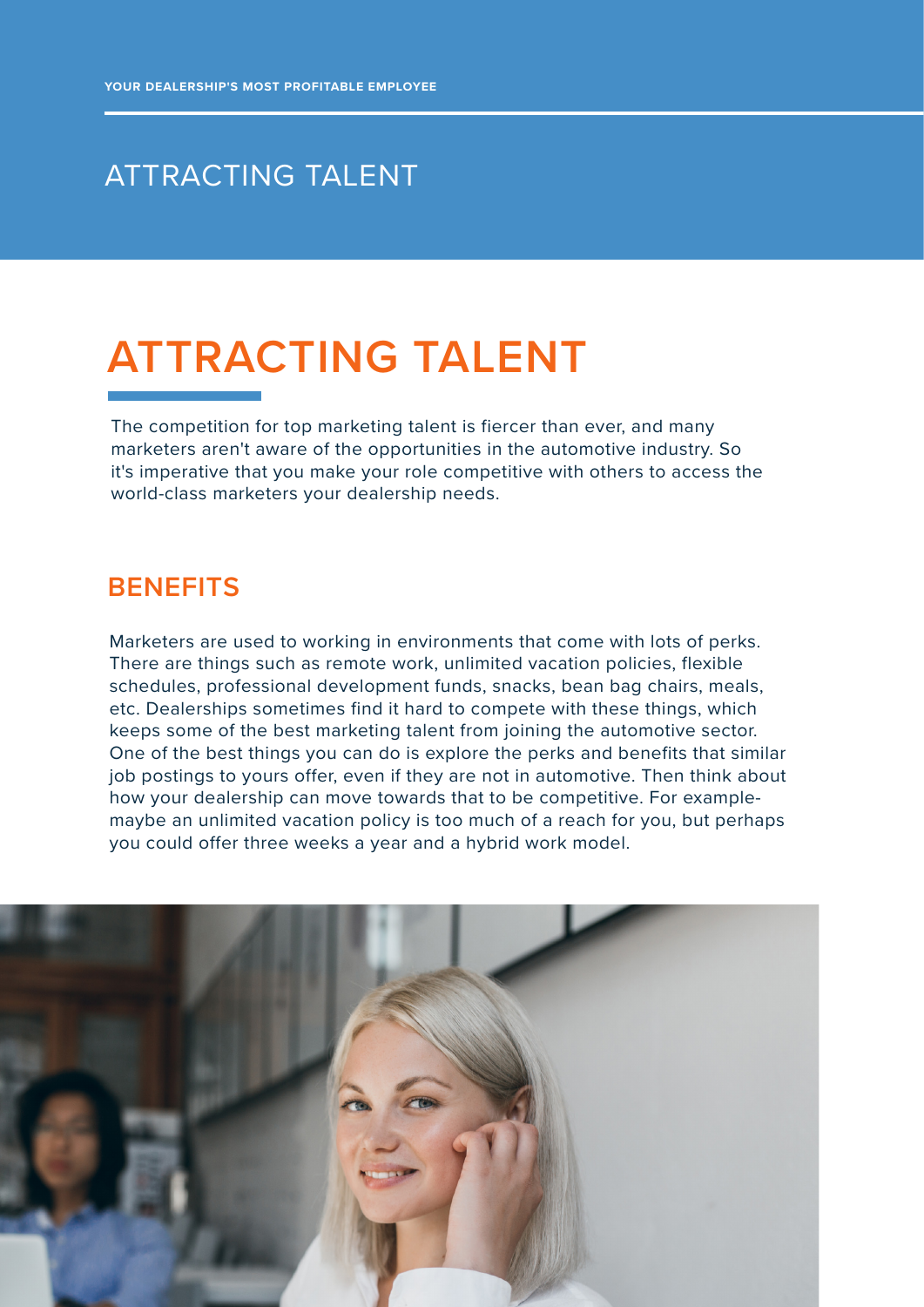### ATTRACTING TALENT

#### **SALARY**

You're in the car business, so I know you understand that you get what you pay for. There are marketing directors that come in all skills levels and price points. You have to be realistic with what you want in this role vs. how much you are willing to invest. You can't plan to spend \$50k and get a Lamborghini.

To help, here is a breakdown of marketing director salary ranges and what you can expect to get.

\$55k-\$70k: This person is probably early in their career with 1-3 years of experience. They can probably only handle a single roof dealership and will need time to grow their skills in project management, strategy, and other critical knowledge. There will be a lot of on-the-job learning, but the right person can grow with your dealership.

\$70k-\$90k: This person has probably been in marketing for 3-5 years and has some projects under their belt. They should have a portfolio of work to share and be able to discuss strategies for your dealership. They probably have some certifications too. They may not have led many projects yet but are ready to get in the driver's seat.

\$90k and up: This person is a tenured pro. They can juggle rooftops and manage complex marketing initiatives. They have probably been in marketing for more than five years and have previous leadership experience, which shows in their ability to manage teams of employees and vendors with ease. This is where you want to be as a dealership if you can afford it.

#### **WANT MORE HELP FIGURING OUT HOW TO CREATE AND FILL**

#### **YOUR MARKETING DIRECTOR ROLE?**



andrew@dealeromg.com or call: 888-277-2758